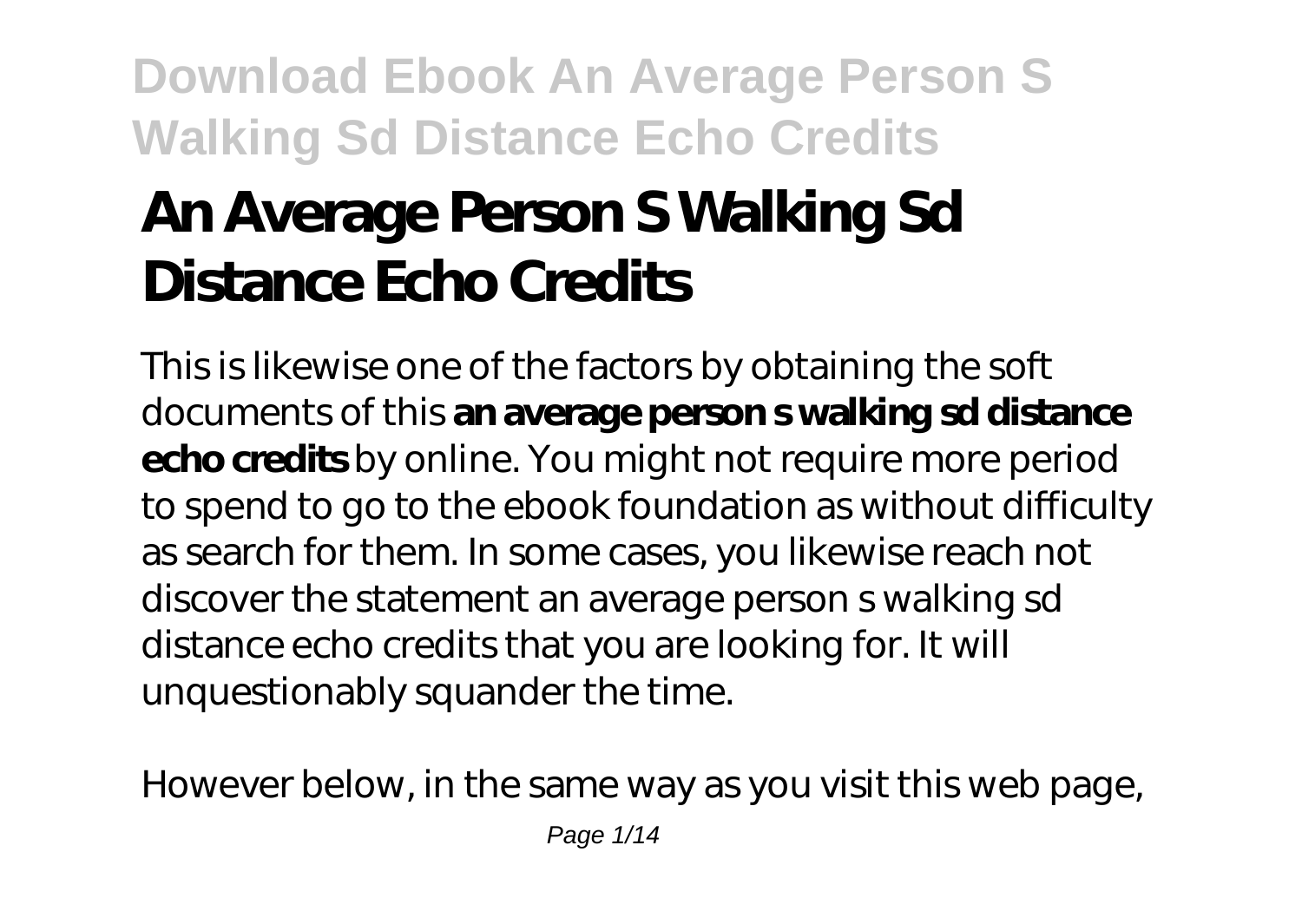it will be hence definitely simple to get as skillfully as download guide an average person s walking sd distance echo credits

It will not agree to many epoch as we explain before. You can get it even though bill something else at home and even in your workplace. as a result easy! So, are you question? Just exercise just what we give under as capably as evaluation **an average person s walking sd distance echo credits** what you taking into account to read!

**What Would Walking For 24 Hours Do To Your Body?** *WHAT YOUR WALK SAYS ABOUT YOU | CONFIDENT WALKING STYLE FOR MEN The Electoral College, explained* Negotiating a Page 2/14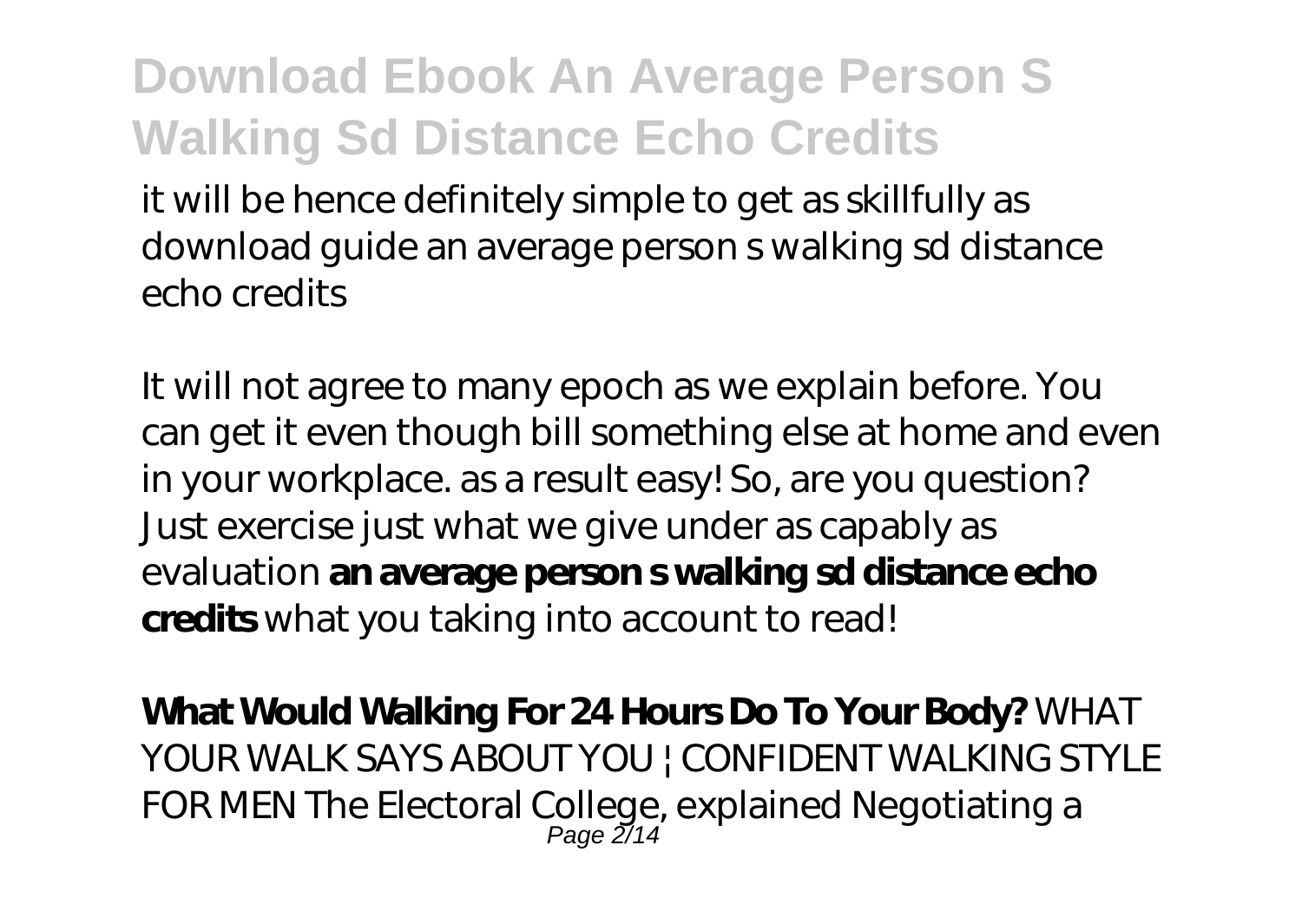Licensing Agreement (Mock Negotiation) **How and Why to Make YouTube Shorts (Tutorial) - This is URGENT** Cardio MYTHS \u0026 MISCONCEPTIONS!!! Life as a 4th Year Medical Student | KharmaMedic Fuengirola Town Walk to Beach in October 2020, Malaga, Costa del Sol, Spain [4K] *Jim Kwik - From "broken brain" to learning expert | Ep121 Why I walk for up to three hours EVERY day (consciously)* ATS: (1996) Listening to Art Bell Interview David John Oates On Reverse Speech *Halloween Stereotypes* Mark Wahlberg Slow Walks with Average Andy *Robocop (1987) Bishop Barron Speaks to Catholic University of America Seminarians*

Remote village where people walk on all fours | 60 Minutes Australia See How We Make Money (working REMOTELY)<br>Page 3/14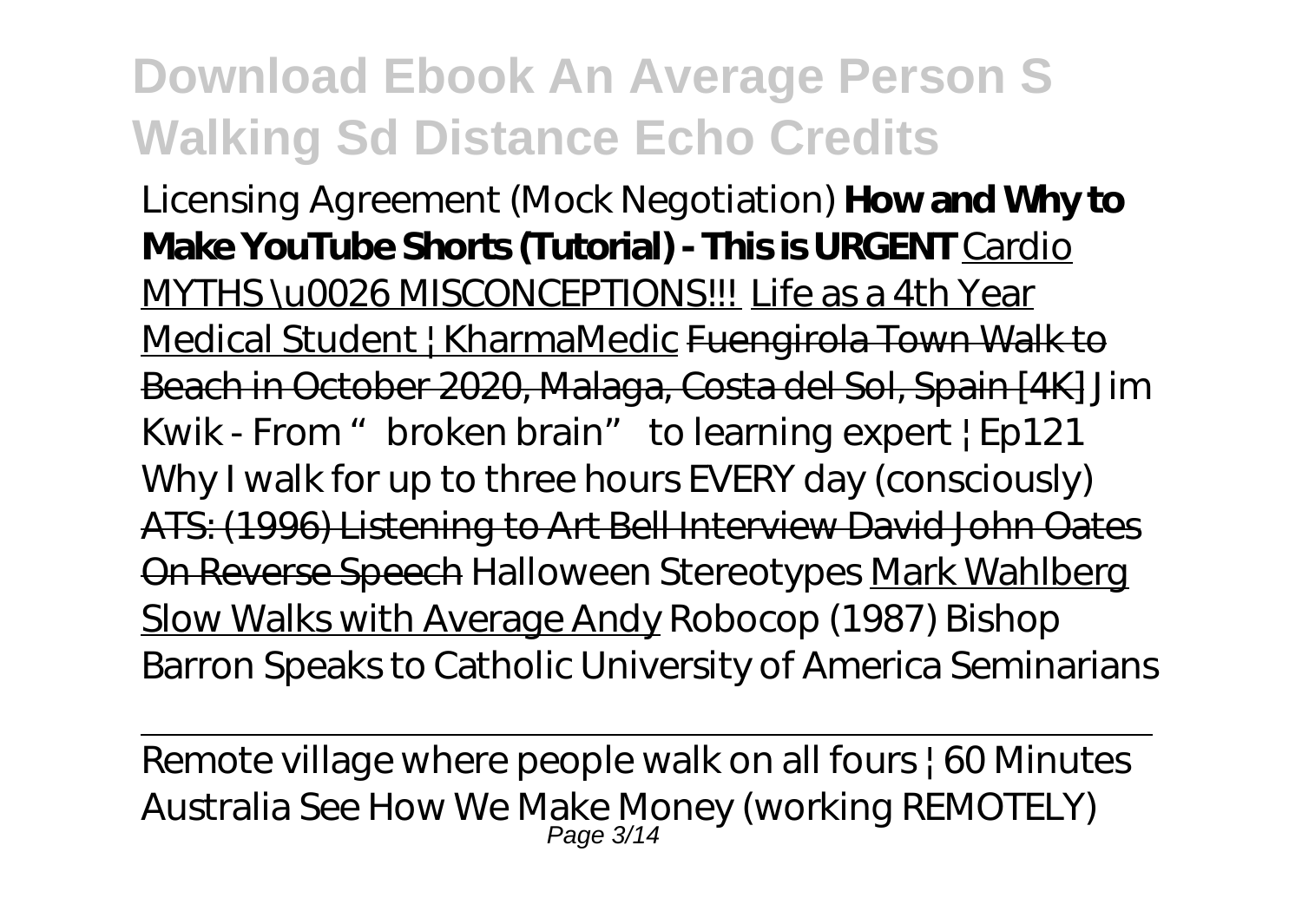From Our Narrowboat Why does your WALKING SPEED matter? (Walk Talk - Episode 1) **IELTS Speaking Practice - Live Lessons on the topic of AMBITION** OUR TYPICAL SUNDAY WORSHIP SERVICE WORKFLOW | Antioch Baptist Church Varina An Average Person S Walking On average, a person will have walked about 75,000 miles by the time they turn 80. This is about the same distance as going around the entire earth at the Equator three times. Think of this each...

Average Walking Speed: Pace, and Comparisons by Age and Sex

An average American who is simply going about their daily lives takes 3,000-4,000 steps every day, so most people walk Page 4/14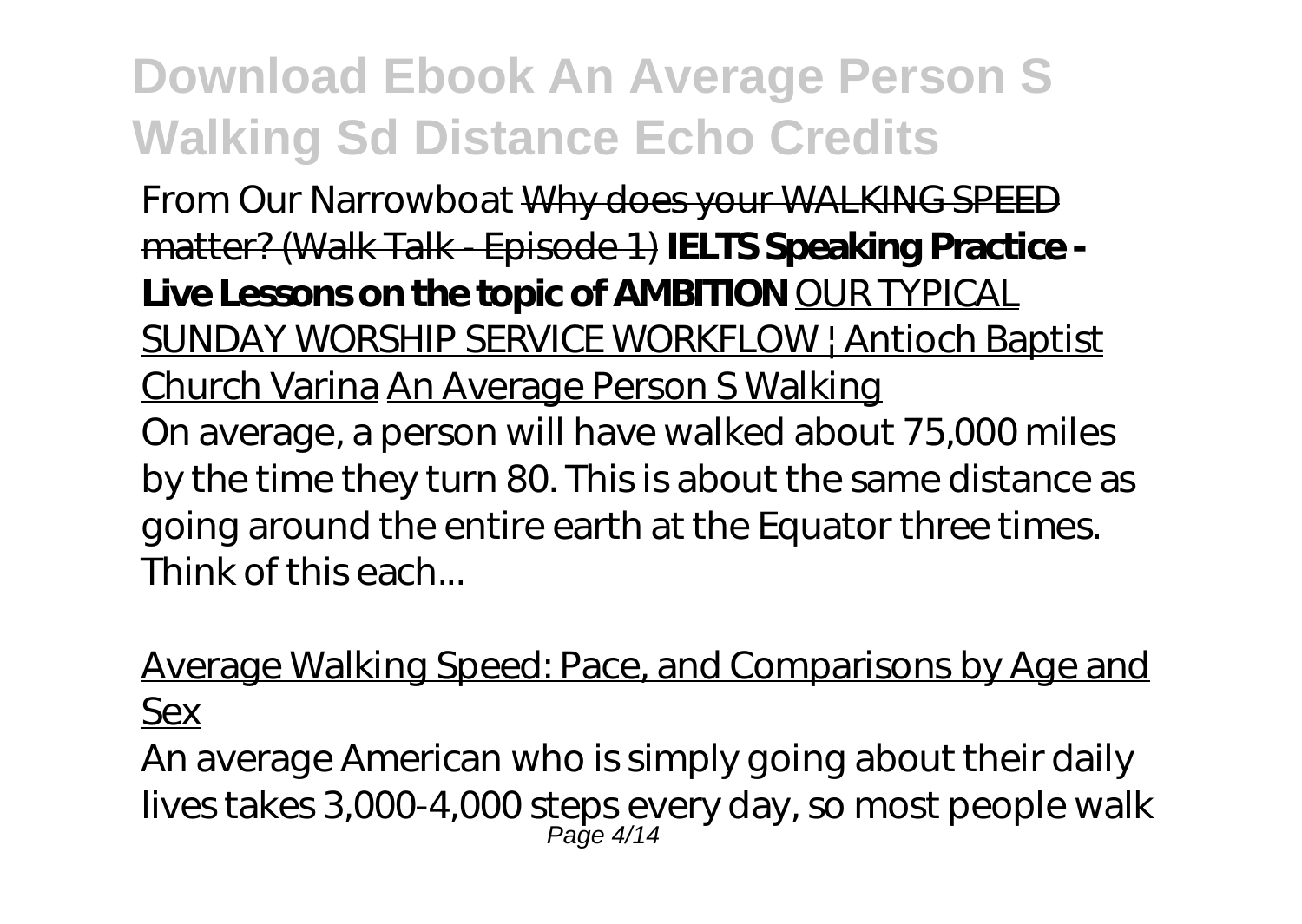about two miles every day without even thinking about it. Some jobs are more active than others, with mail carriers walking an average of more than 7.5 miles every day!

How Far Can a Person Walk in a Day? A Simple Guide The average person travels 315km/197 miles a year on foot, or 3% of total distance travelled. The most popular reason for walking is to go shopping (21%), followed by education (including escort education) (20%), and leisure or social purposes (20%). 17% of walk trips are ' just to walk' including dog walking.

Who walks? - Ramblers

According to the University of Iowa, the average person's Page 5/14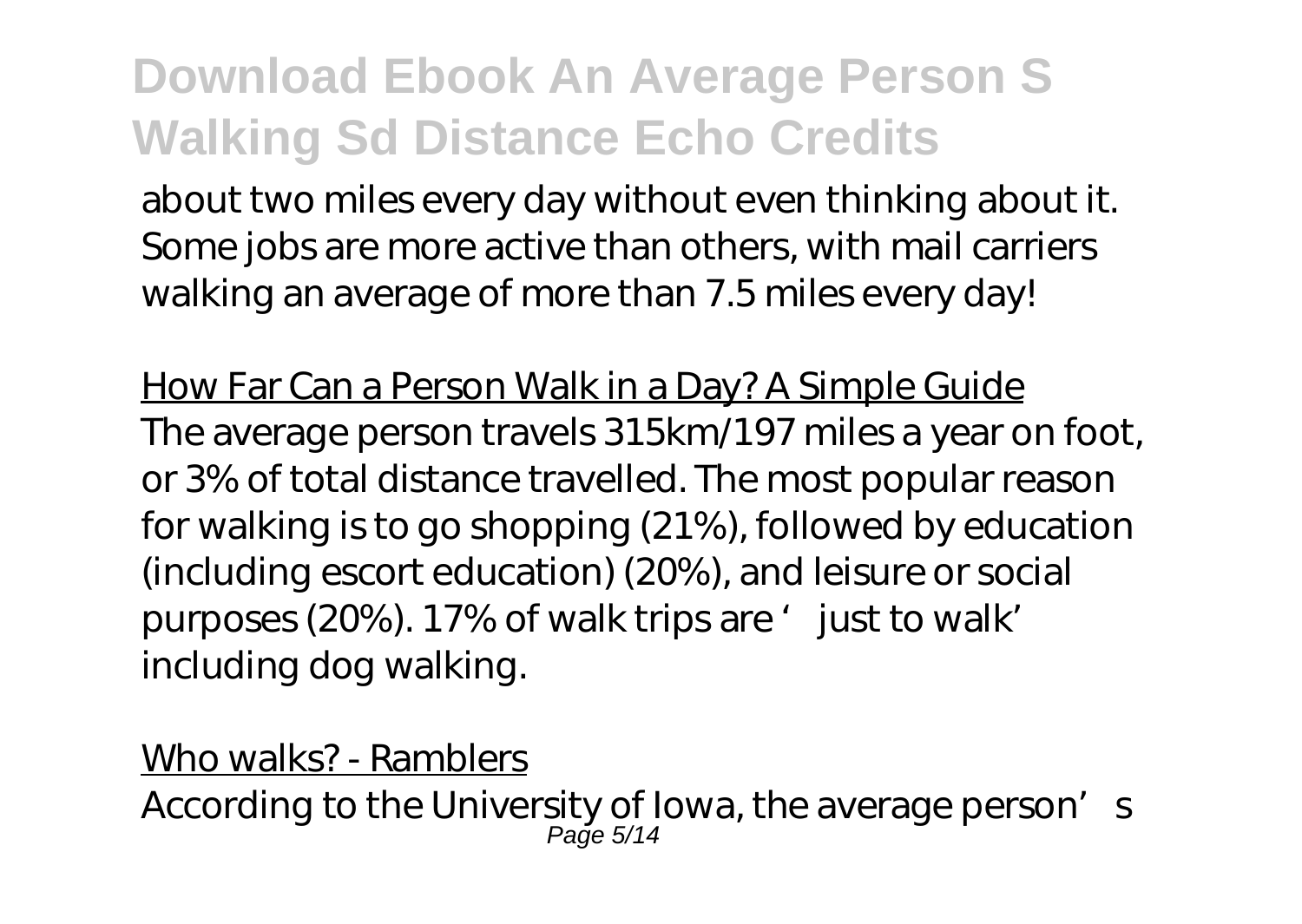walking step length is 2.5 feet (30 inches), so the average stride length would be approximately 5 feet (60 inches).

Stride Length and Step Length - Healthline The average person walks 20 per cent less than they did a decade ago as online delivery culture fuels a slump in short trips to the shops, new data reveals today. People walked fewer than four...

The average person walks 20 per cent less | Daily Mail Online An average person's walking speed per 10 minutes is. 1 km or 0.6 miles - per 10 minutes (1 kilometer or 0.6 miles- per ten minutes) 1000 m per 10 minutes ( 1000 meters per ten minutes ) 3280.84 ft per 10 minutes ( 3 280.84 feet per ten Page 6/14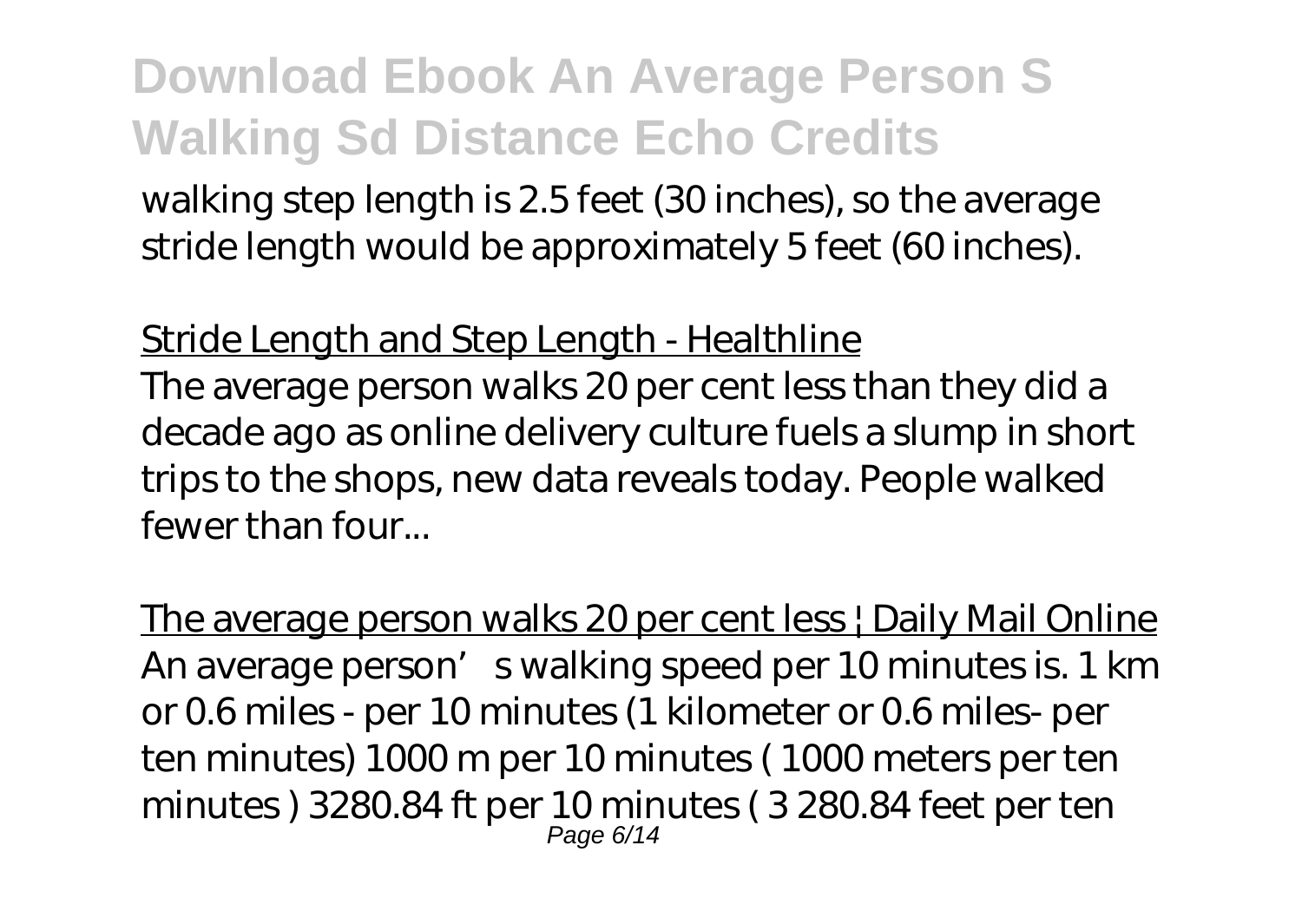minutes ) 1093.61 yd per 10 minutes ( 1 093.61 yards per ten minutes) An average person' s walking speed ...

An average person's walking speed / distance The time it takes to run a mile depends on a person's age, sex, and fitness level, among other factors. Various strategies can help a person improve their time. Learn more about average mile ...

Average mile time by age and sex - Medical News Today From childhood through adulthood, males tend to walk more. As children and teens, they walk an average of 12,000 to 16,000 steps per day. Young females, on the other hand, get 10,000 to 12,000....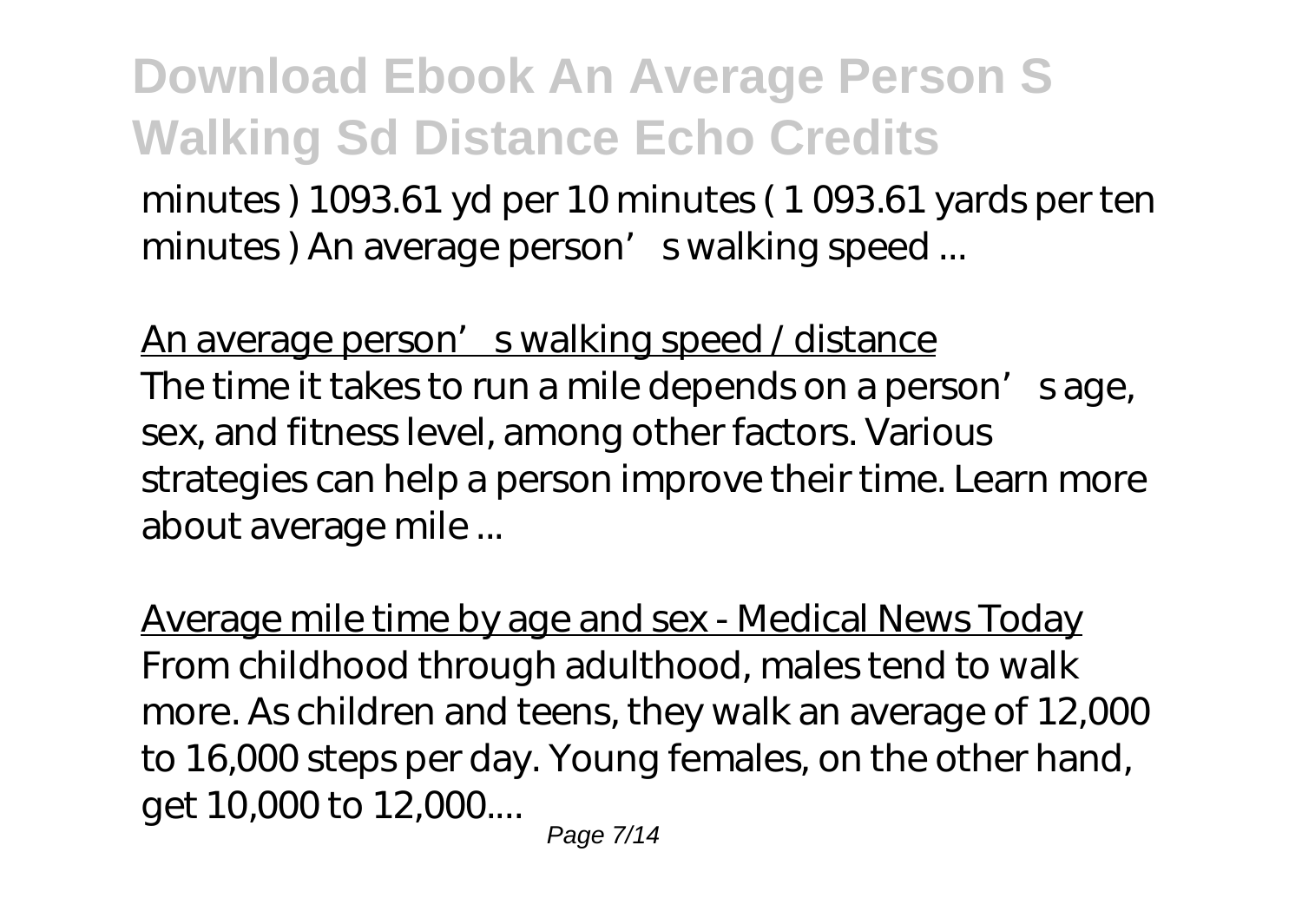### Average Steps Per Day by Age, Gender, Occupation, and **Country**

For a person with excellent fitness, an approximate moderate walking pace: 15 minutes per mile (4 miles per hour) 9 minutes per kilometre (6.4 kilometres per hour) A fast walking pace or speed is: 12 minutes per mile (5 miles per hour) 7.5 minutes per kilometre (8 kilometres per hour) An average walking pace on country and forestry footpaths is:

### Walks and treks - FAQs | BHF

Walking in a group is a great way to start walking, make new friends and stay motivated. Ramblers organises group walks Page 8/14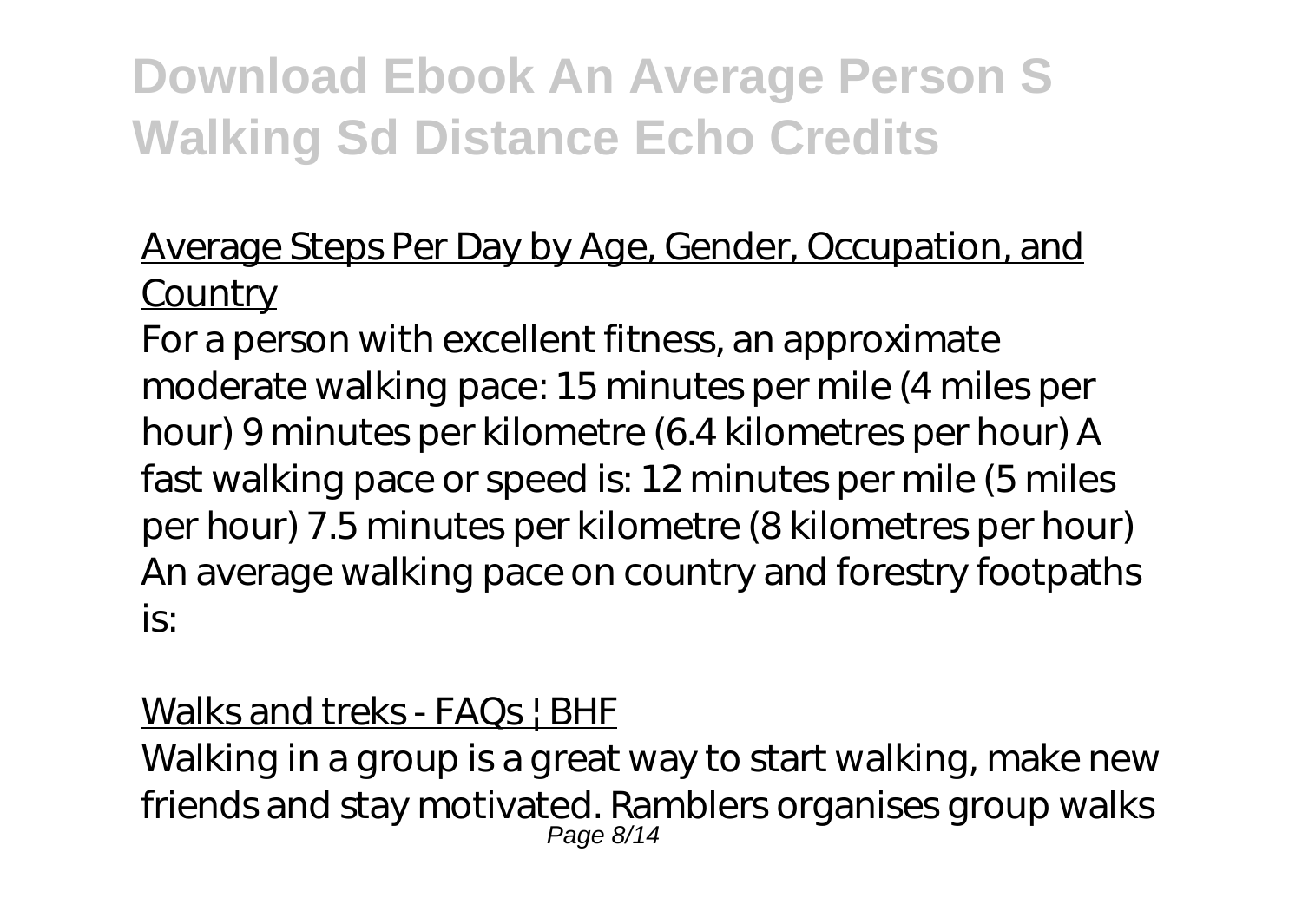for health, leisure and as a means of getting around for people of all ages, backgrounds and levels of fitness.

#### Walking for health - NHS

An average person's walking speed / distance An average person's walking speed per 10 minutes is 1 km or 06 miles - per 10 minutes (1 kilometer or 06 miles- per ten minutes) 1000 m per 10 minutes ( 1000 meters per ten minutes ) 328084 ft per 10 minutes ( 3 28084 feet per ten minutes ) 109361 yd per 10

#### [Books] An Average Person S Walking Speed Distance Echo

...

An Average Person S Walking An average American who is Page 9⁄14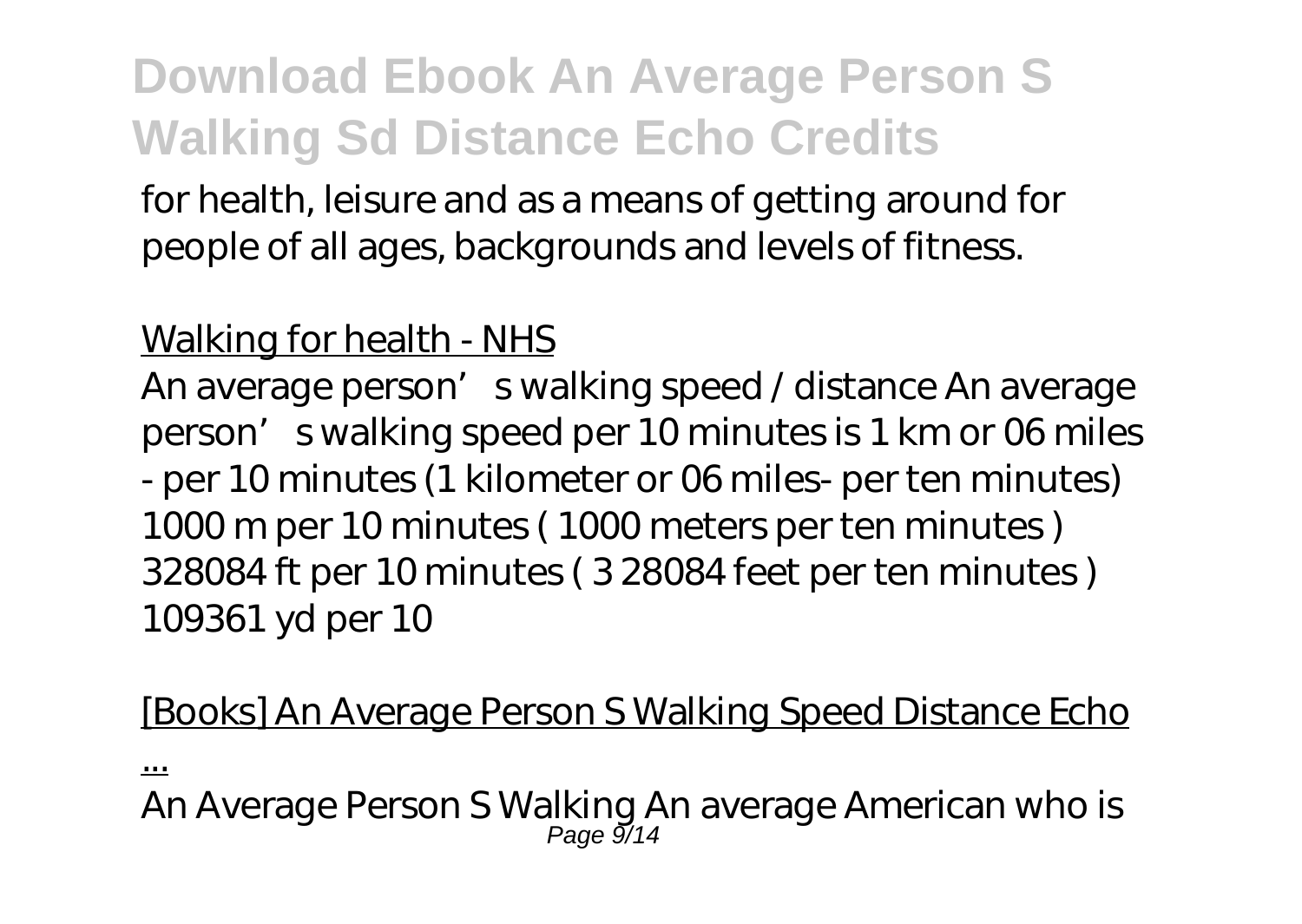simply going about their daily lives takes 3,000-4,000 steps every day, so most people walk about two miles every day without even thinking about it. Some jobs are more active than others, with mail carriers walking an average of more than 7.5 miles every day! How Far Can a Person Walk in a ...

An Average Person S Walking Speed Distance Echo Credits average person s walking speed distance echo credits, we're certain that you will not locate bored time. Based on that case, it's certain that your get older to edit this autograph album will not spend wasted. You can start to overcome this soft file compilation to prefer augmented reading material. Yeah, finding this baby book as reading lp ...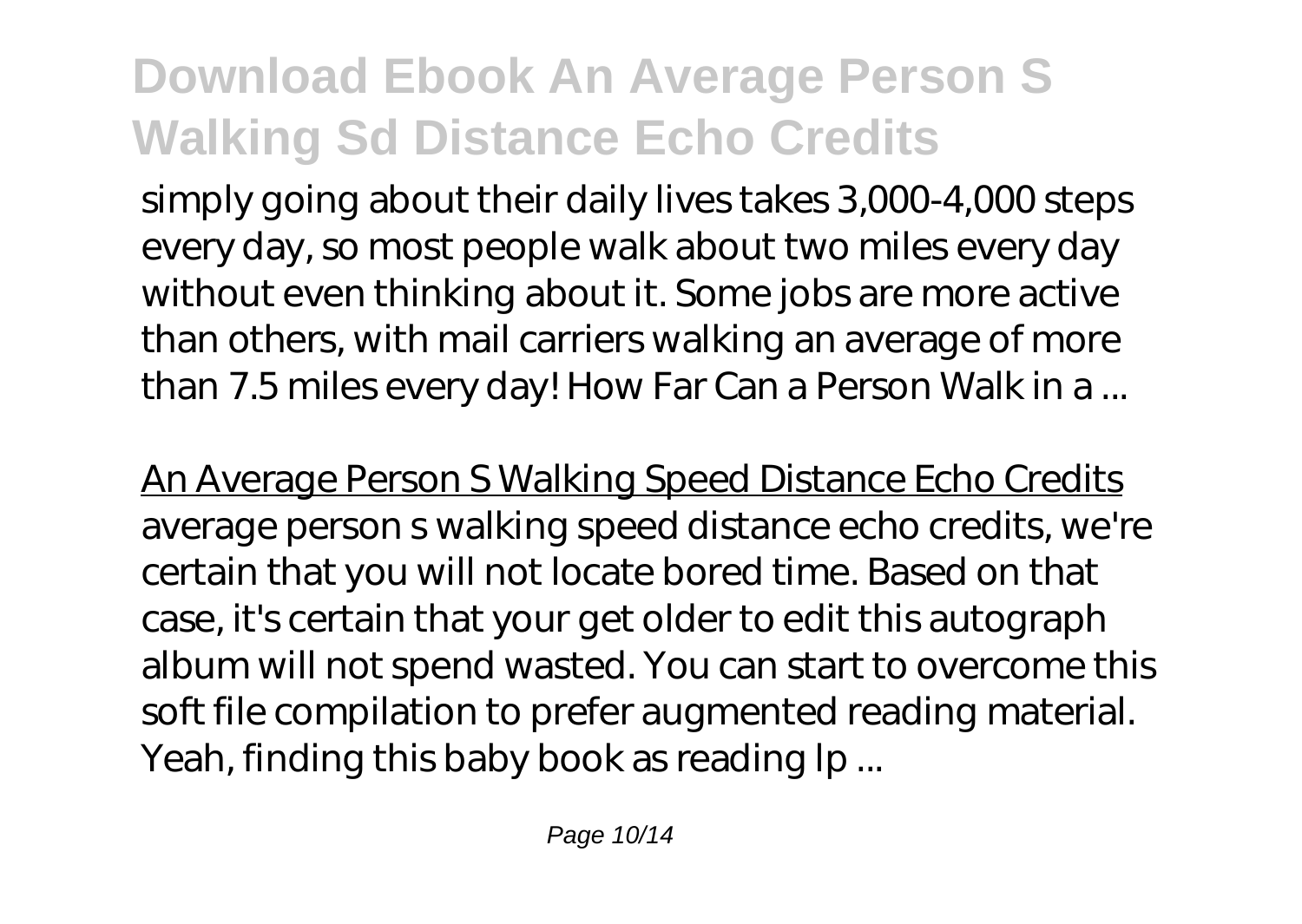An Average Person S Walking Speed Distance Echo Credits The average adult' s walking speed is 3 to 4 miles per hour. Factors like age, sex, and overall health can affect average walking speed. Regular brisk walks (totaling at least 150 minutes a week)...

Average Walking Speed by Age: How Does Yours Stack Up? Pedestrian Walking Speeds. Of the 7,123 pedestrians observed, 3,665 were 65 or older. Some of the findings were: \* The average walking speed for older pedestrians was 4.11 feet per second, compared with 4.95 for younger pedestrians. (that's 2.8 miles per hour for older pedestrians and 3.4 miles per hour for younger pedestrians).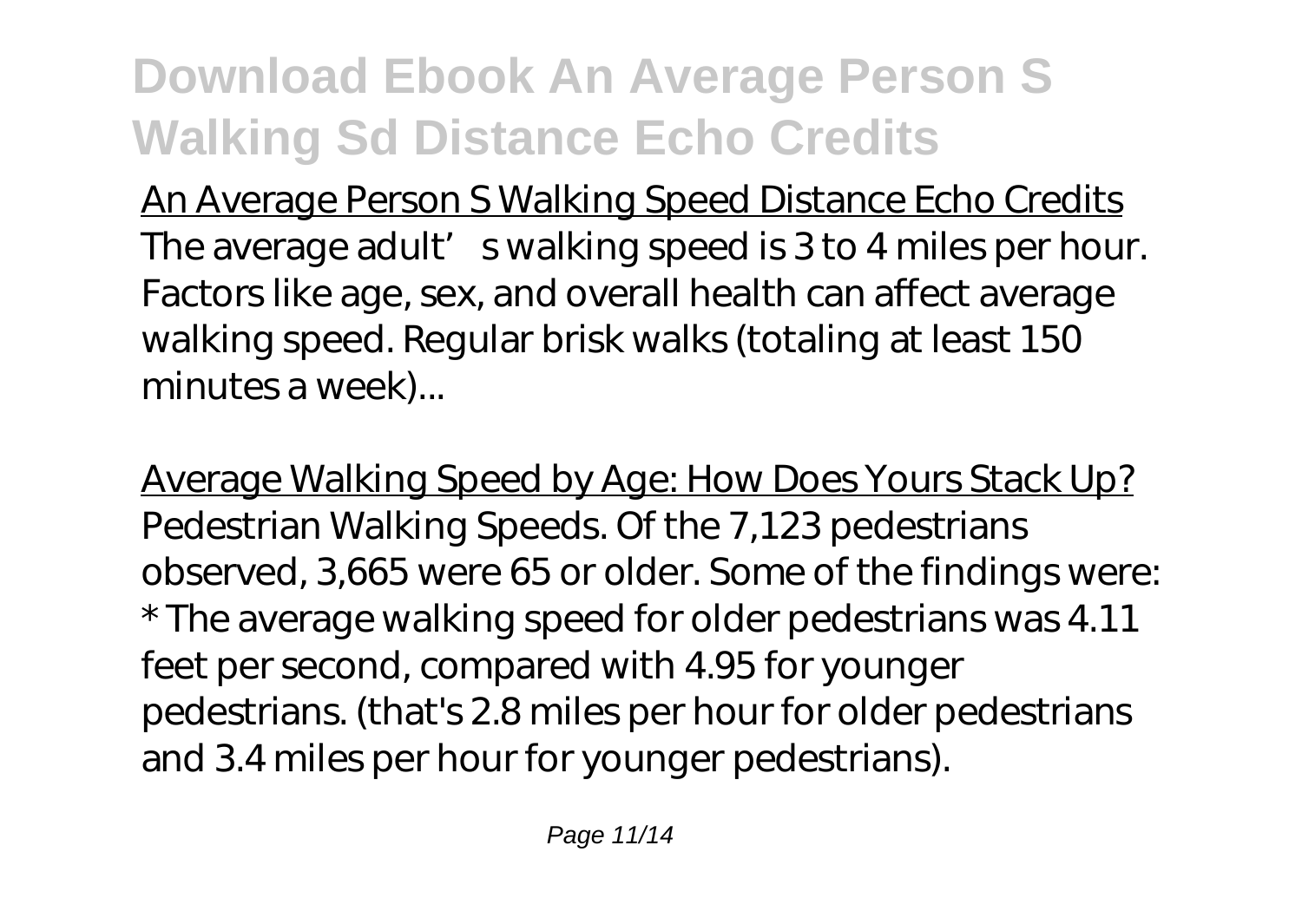### What is the Average Speed of an Adult Walking? | Yahoo Answers

The preferred walking speed is the speed at which humans or animals choose to walk.Many people tend to walk at about 1.4 metres per second (5.0 km/h; 3.1 mph; 4.6 ft/s). Although many people are capable of walking at speeds upwards of 2.5 m/s (9.0 km/h; 5.6 mph; 8.2 ft/s), especially for short distances, they typically choose not to. Individuals find slower or faster speeds uncomfortable.

#### Preferred walking speed - Wikipedia

Although walking speeds can vary greatly depending on many factors such as height, weight, age, terrain, surface, load, culture, effort, and fitness, the average human walking Page 12/14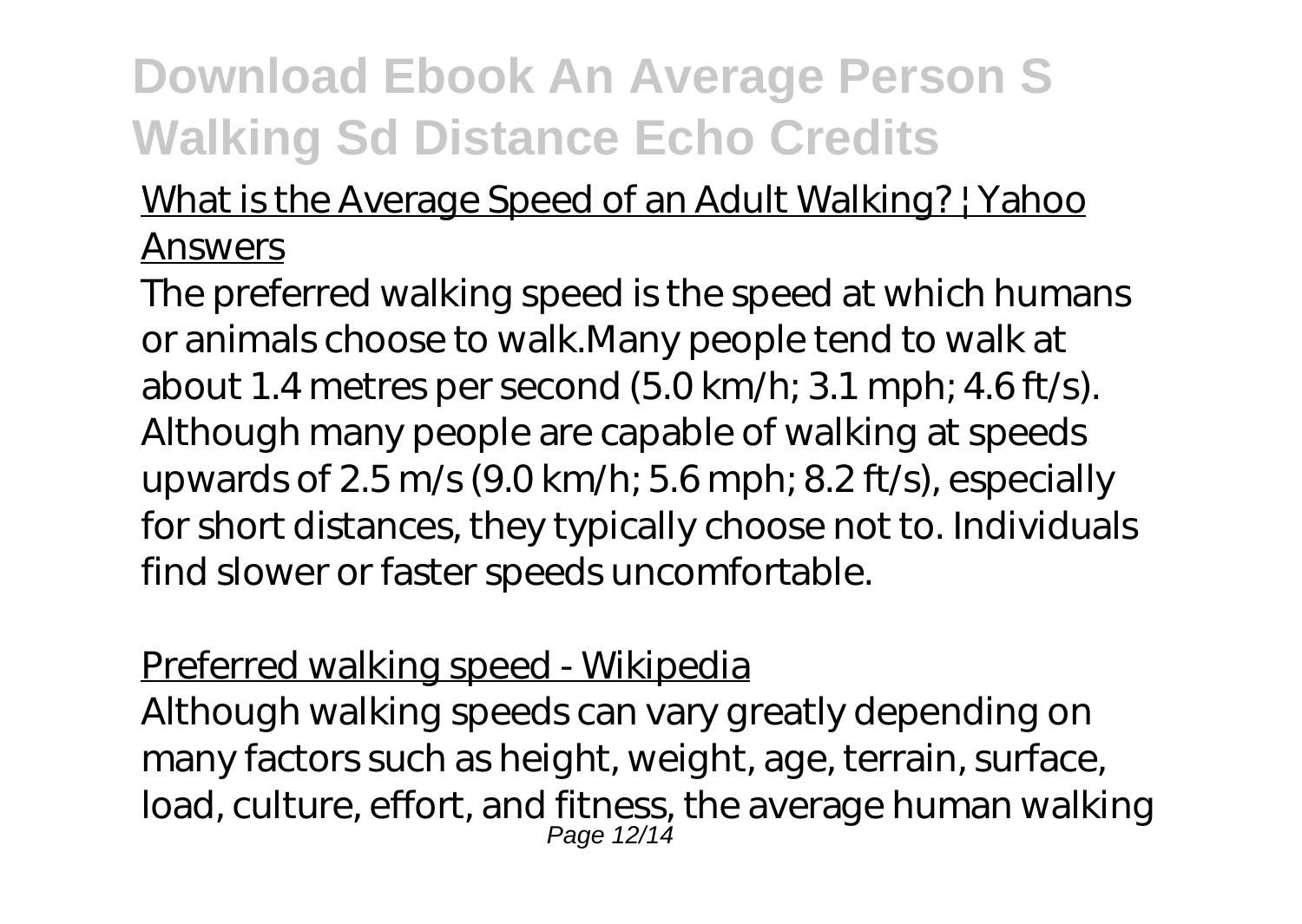speed at crosswalks is about 5.0 kilometres per hour (km/h), or about 1.4 meters per second (m/s), or about 3.1 miles per hour (mph).

### Walking - Wikipedia

An-Average-Person-S-Walking-Speed-Distance-Echo-Credits 2/3 PDF Drive - Search and download PDF files for free. much higher Figure 2-2 Caption: A person walks toward the front of a train at 5 km/h The train is moving 80 km/h with respect to the gro psu ped summary - ITE Western District